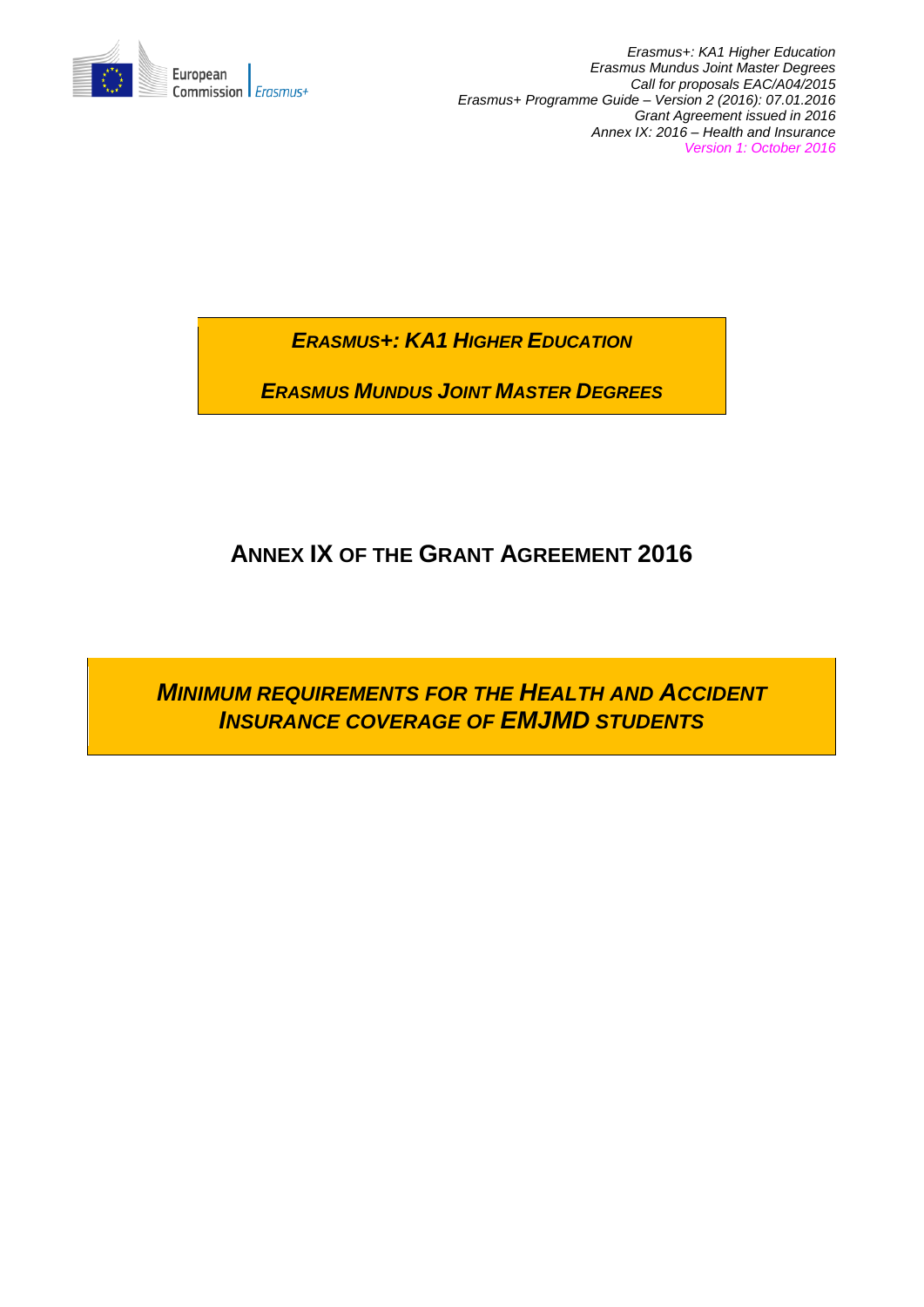## **MINIMUM REQUIREMENTS FOR THE HEALTH AND ACCIDENT INSURANCE COVERAGE OF EMJMD STUDENTS**

The purpose of this annex is to set the minimum required level of the obligatory insurance coverage for eligible student candidates who have received a European Union grant to study in an Erasmus Mundus Joint Master Degree (EMJMD) course.

In the context of this document candidates to receive the obligatory insurance coverage by the consortium/partnership are:

EMJMD student scholarship holders

Consortia should ensure in their contractual relations with the insurance companies that the family member(s) of the insured scholarship holder (grantee) could sign the same insurance coverage without any restrictions related to the age of the family member, making clear that such an extension of coverage will be at the cost of the insured.

Candidates for whom insurance coverage provided by the consortium/partnership is **not** obligatory are:

**EMJMD** scholars / quest lecturers

Cover must take effect by the time the EMJMD scholarship holder starts its journey to participate in the Master course (maximum two months prior to the start of the specific EMJMD intake to which the grantee is enrolled) and must be valid until two months after the end of the same intake, unless there is a prior end to the EMJMD grantee status<sup>2</sup>.

Each EMJMD consortium shall be responsible for the respect of any local legislation as far as insurance is concerned, such as – for example – the compulsory affiliation to a mutual insurance company.

#### *Results to be obtained:*

1

► The insurer must provide high-quality insurance services to cover EMJMD student scholarship holders in relation to certain risks such as illness, accident, death, permanent disability, third-party liability etc.

High quality services, among others, are for example a call-centre accessible 24h/24h with operators speaking English, French, German and Spanish during at least 80% of the time (with local assistance back up available 24h/24h if needed), availability of the specific insurance cards (indicating the name of the insured person) within maximum 10 days, etc.

- The cover must automatically be provided by the consortium/partnership's chosen insurer to all EMJMD student scholarship holders for their mandatory as well as non-mandatory (if relevant) mobility study periods in both Programme and Partner countries.
- The cover must include all worldwide travel required for the participation in the EMJMD.

Reasons for travel may be:

- $\circ$  departure to the destination where the action will take place:
- o travel between the participating Higher Education Institutions (HEIs);
- $\circ$  return trip home following completion of the action or during the academic breaks within the specific eligibility period of the action;
- o preparatory meetings;
- o mid-term evaluation meetings;
- o final evaluation meeting;
- o courses, conferences, seminars, research, cultural and intercultural sessions.

In the event of a return trip home during the period covered by the EMJMD scholarship the participant shall also receive cover for medical costs and urgent dental care. This coverage must be guaranteed for periods up to 4 weeks.

<sup>1</sup> *"The end"* is understood as the last official activity in the context of the intake; this is usually the graduation ceremony.

<sup>2</sup> Change in status is considered to be taking up an activity other than that for which the grant has been awarded.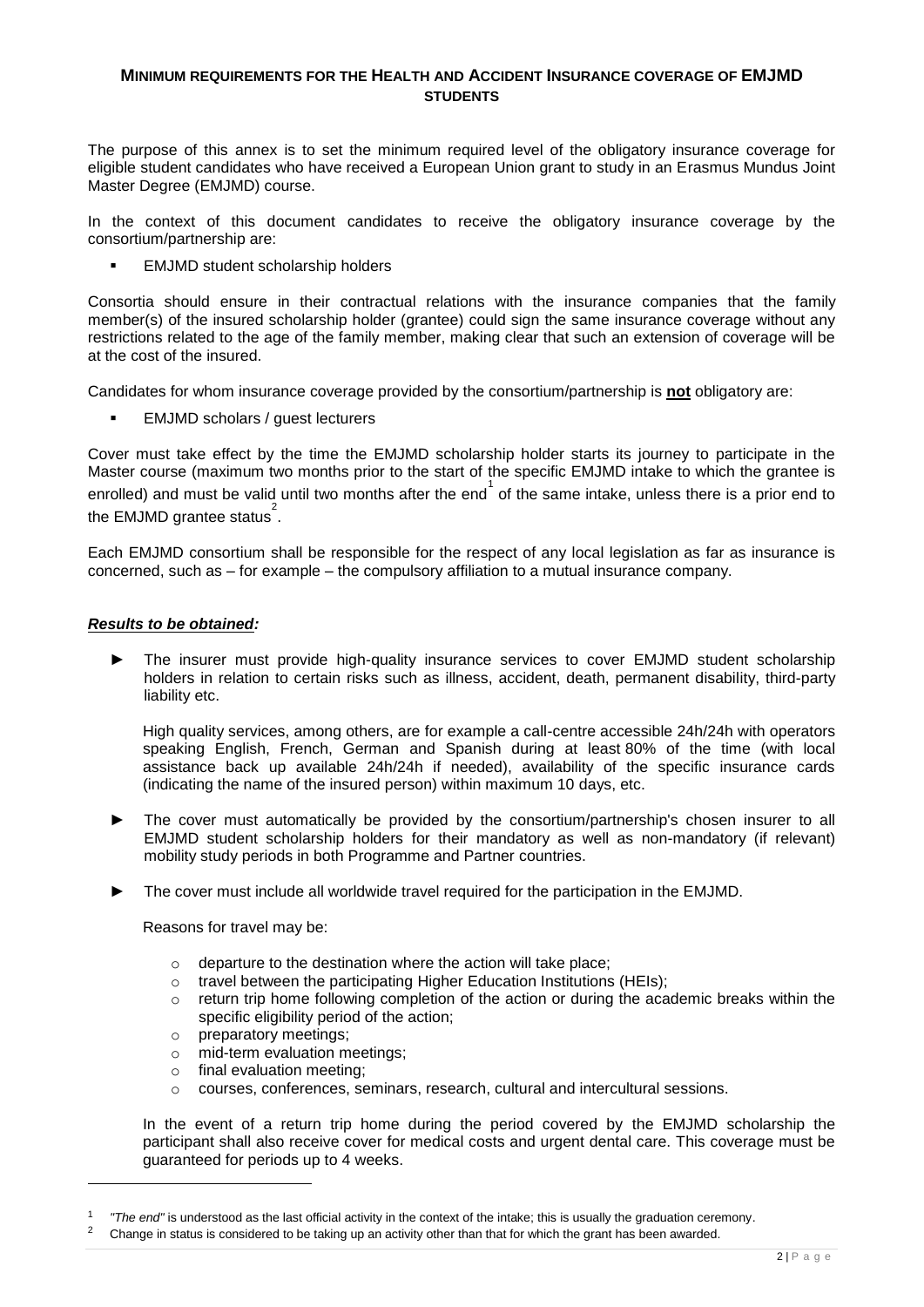## *A. Conditions that must apply*

- Non deductible
- Non-permanent and non-chronic mental disorders will not be accepted as exclusions

#### *B. Sickness/pregnancy and childbirth/accident*

This must cover out-patient and hospital expenses as a result of sickness, pregnancy, childbirth or accidents arising during the period of cover. It must make provision for direct payment of all hospitalisation costs.

100% cover must be provided in respect of:

- **Doctors' fees**
- Medicines, examinations and analyses prescribed by a physician
- Urgent dental care following an accident
- All hospital expenses and surgical fees (including advances on hospital expenses)
- Repatriation in the event of serious illness or accident

Cover must be total in respect of these services. Pregnancies at stage less than 6 months, at the moment of departure from the home country to participate in the action, shall not be excluded from cover.

## *C. Death*

Cover must be provided around the clock and must include death during the period of cover following accident, whether or not it is attributable to the trans-national EMJMD activity.

Cover in the event of death must include, in all cases, even suicide:

- **Transport of the mortal remains to the place chosen by the deceased's family**
- Funeral and laying-out costs
- The cost of the coffin

## *D. Permanent invalidity*

Eligible candidates must have round-the-clock cover against partial or full disability of a permanent nature resulting from an accident. The cover must not be restricted to a disability directly attributable to the performance of the trans-national EMJMD activity.

## *E. Third-party liability*

Eligible candidates must have round-the-clock cover against financial consequences of third party liability, by virtue of the legislation or case-law of the host country, occasioned by physical or material damage to third parties.

In all cases, this cover must extend to the eligible candidates' host HEIs where the eligible candidate's action may devolve third-party liability to them.

#### *F. Theft and loss of documents*

Eligible candidates must be insured against the risk of theft and loss of the following documents:

- Identification documents (e.g. identity card, passport, etc.)
- Travel tickets

-

<sup>3</sup> For urgent dental care without accident the amount covered must be up to a minimum of 250 EUR per year